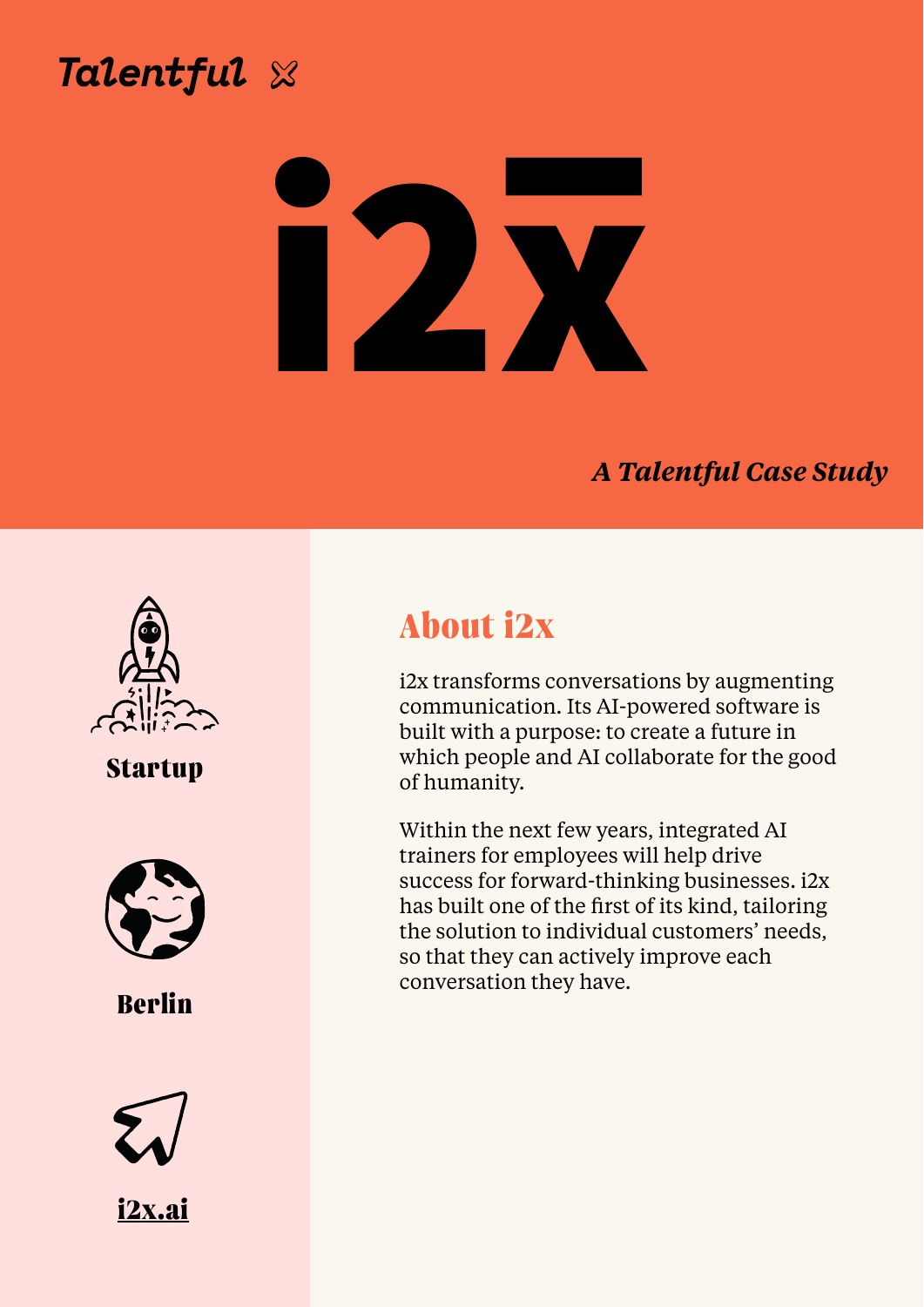

As a relatively early-stage startup, i2x did not have the required resources in their talent function to hire at speed as they scaled. With no incumbent Head of Talent Acquisition or Head of HR, the challenge for Talentful was to build the talent acquisition function up from scratch and implement a standardised hiring process.

Kickoff meetings, KPIs and interview training were introduced as the first step towards sustainable growth, with organisational mapping and the creation of a talent strategy following as Talentful helped build a mature talent function for i2x.



Over an initial six month period (later extended to 11 months), Talentful provided i2x with a Talent Partner and a Principal to assist with hiring for both tech and commercial roles. The goal was for the two-person Talentful team to bring top-tier talent onboard, whilst also building the processes and strategies for i2x to continue to replicate any growth beyond the conclusion of the partnership with Talentful.

Where Talentful had the edge over traditional RPO models or agencies was in not delivering against hiring targets, but also being able to build transferable processes that would empower i2x to develop their own, in-house talent acquisition capabilities.

**Delivery - speed of hires in order to scale to meet demand.**



**Strategy - setting i2x up for long term success with org mapping and talent auditing.**



**Process - implementing ATS and setting up tracking for key metrics.**